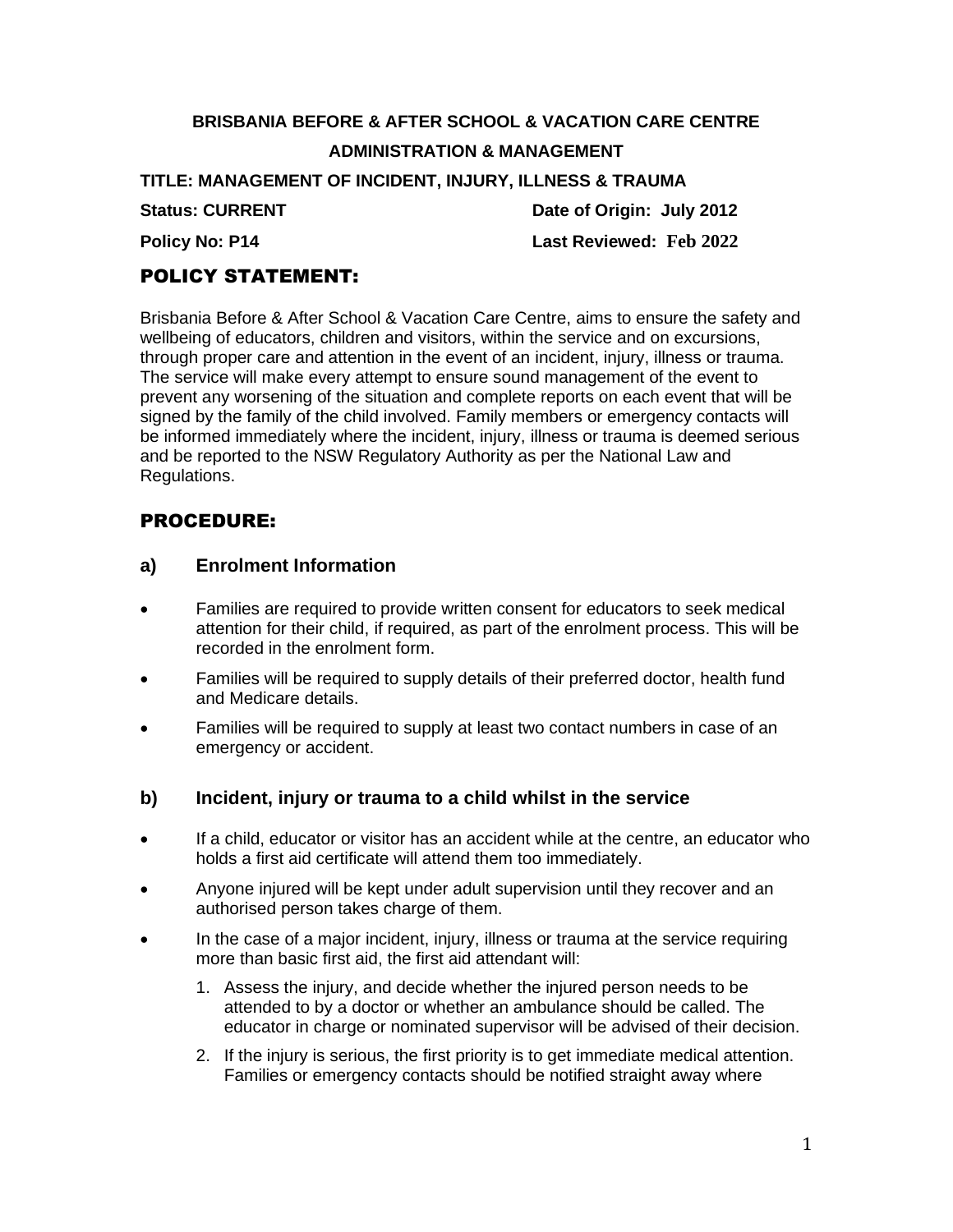possible. If not possible, there should be no delay in organising proper medical treatment.

- 3. Attend to the injured person and apply first aid as required.
- 4. Educators will ensure that disposable gloves are used with any contact with blood or bodily fluids as per the infectious disease policy.
- 5. Educators will stay with child until suitable help arrives, or further treatment taken.
- 6. The educators will try to make the child comfortable and reassure them that they will be ok and that their families have been called.
- 7. If an ambulance is required and the child is taken to hospital, an educator will accompany the child and take the child's medical records with them.
- 8. Complete a centre accident report and a serious incident report for the regulatory authority.

Another educator will:

- 1. Notify family or emergency contact person immediately regarding what happened and the action that is being taken including clear directions of where the child is being taken (e.g. hospital name and location). Every effort must be made not to cause panic and to provide minimal detail regarding the extent of the injuries
- 2. Ensure that all blood or bodily fluids are cleaned up in a safe manner.
- 3. Ensure that anyone who has come in contact with any blood of fluids washes their hands in warm soapy water.
- 4. Try to reassure the other children and keep them calm, keeping them informed about what is happening, and away from the child.
- Accidents which result in serious incident, injury, illness and trauma (including death) to a child must be reported to:
	- $\checkmark$  The ambulance service
	- $\checkmark$  The police
	- $\checkmark$  Family or emergency contact person
	- $\checkmark$  Regulatory Authority
- The centre will notify the family or emergency contact person that a serious incident has happened and advise them to contact the relevant medical agency. Only a qualified medical practitioner can declare a person is deceased, therefore educators should ensure the parents are only advised that the injury is serious and refer them to the medical agency (i.e. hospital) where the child has been taken.
- This information should be provided in a calm and extremely sensitive manner.
- The site of the accident should not be cleared or any blood or fluids cleaned up until after approval from the Police.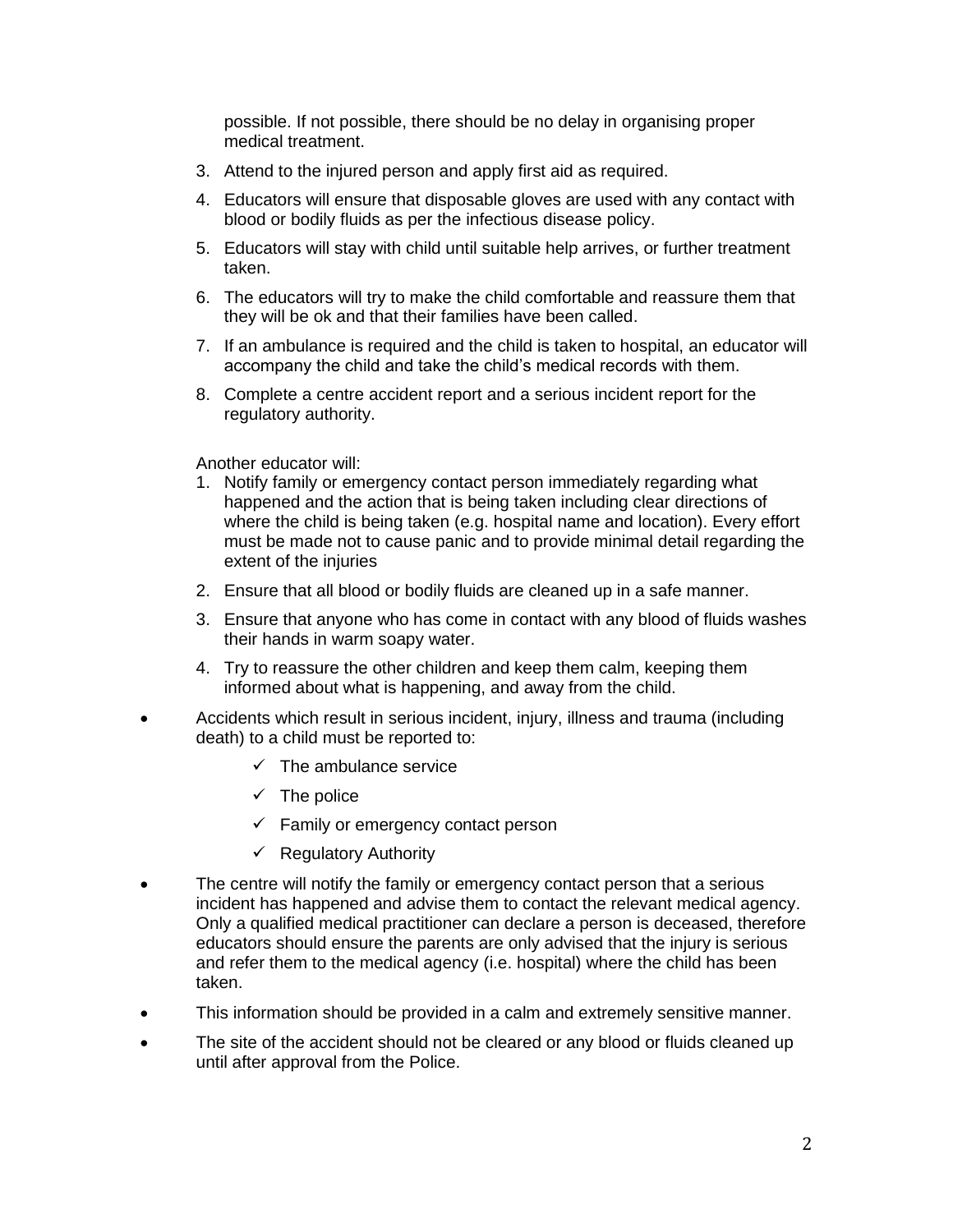• All other children should be removed away from the scene and if necessary parents contacted for early collection of children. The children should be reassured and notified only that a serious incident has occurred.

#### **c) Death or Serious Injury to a child or educator out of hours**

- Educators in the service must be prepared to handle all incidents in a professional and sensitive manner. In the event of tragic circumstances such as the death of a child or educator, the educators will follow guidelines as set out below to minimise trauma to the remaining educators and children in the service.
- In the event of the death occurring out of service hours, a clear emergency procedure will be maintained for the other children at the service.
- If a child is the deceased, the Coordinator/Nominated Supervisor should make contact with the child's school to liaise with them regarding the school's response to the event.
- The Nominated Supervisor should also contact the NSW Regulatory Authority as soon as possible and within 24 hours to report the incident. The school and Network of Community Activities should be contacted to seek additional support, resources or advice.

## **d) Reporting of Serious Incident, Injury and Trauma**

- All serious incidents, injury, illness or trauma will be recorded within 24 hours of the event occurring. The child's family or emergency contact must be notified of any accident or injury that has occurred to the child as soon as possible and no later than 24 hours after the event.
- The Nominated Supervisor is responsible for ensuring that, in the event of a serious incident, the regulatory authority is advised as well as the Approved Provider (e.g. Management Committee).
- It may not be until sometime after the incident that it becomes apparent that an incident was serious. If that occurs, the Nominated Supervisor must notify the regulatory authority within 24 hours of becoming aware that the incident was serious.

#### **e) How to decide if an injury, trauma or illness is a 'serious incident'?**

- If the advice of a medical practitioner was sought or the child attended hospital in connection with the incident, injury, trauma or illness, then the incident is considered 'serious' and the regulatory authority must be notified.
- An incident, injury, trauma or illness will be regarded by the service as a 'serious incident' if more than basic first aid was needed to manage the incident, injury, trauma or illness and medical attention was sought for the child, or should have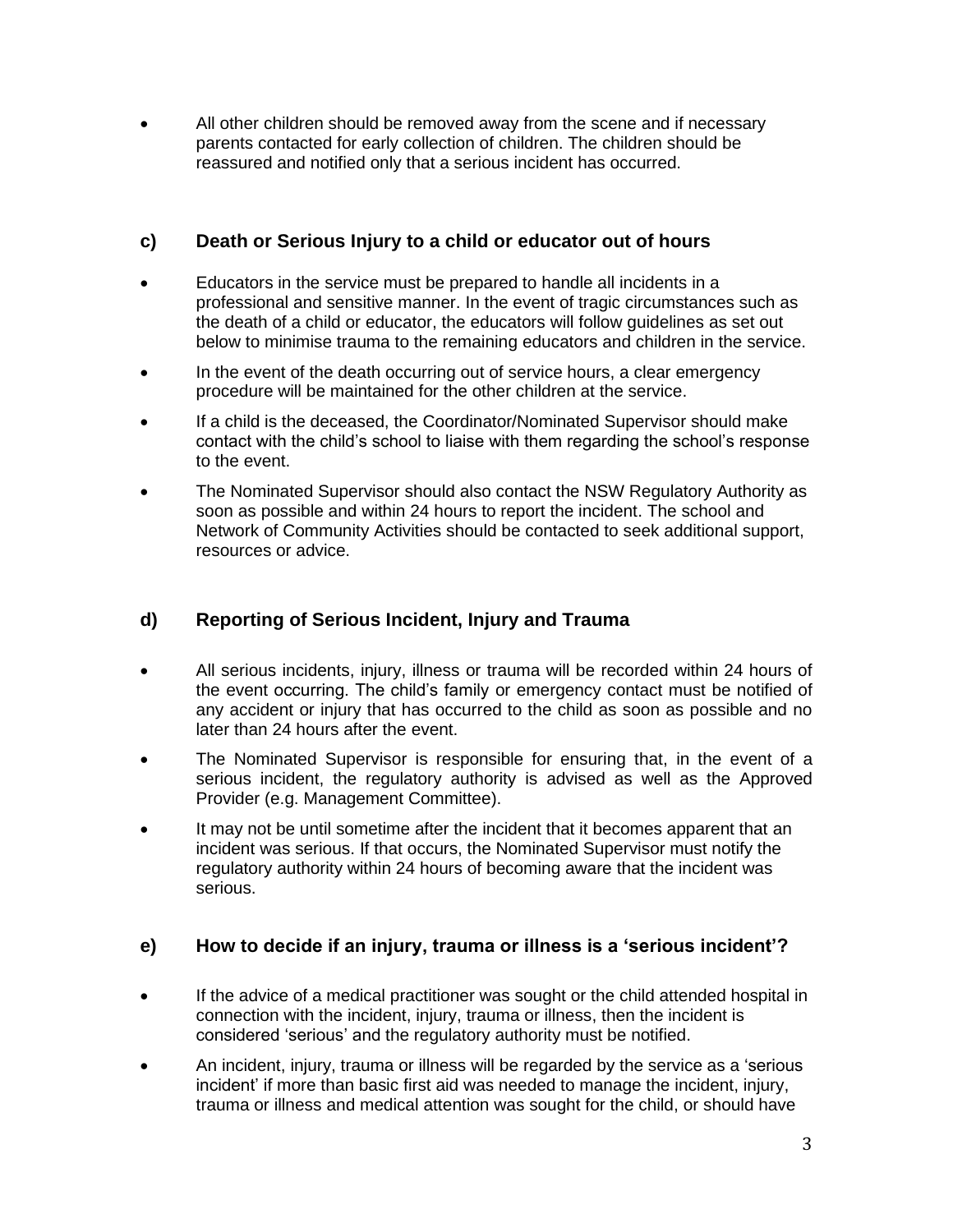been sought, including attendance at hospital or medical facility for further treatment.

#### **f) Illness**

- Families are advised upon enrolment and in regular reminders not to bring sick children to the service and to arrange prompt collection of children who are unwell. The care needs of a sick child are difficult to meet without dramatically reducing the general level of supervision of the other children, or risking other children's health.
- Where a child takes ill at the service, all care and consideration will be given to comfort the child and minimise the risk of cross infection until the child is collected by the family/emergency contact.
- A child or adult will be considered sick if he/she:
	- Sleeps at unusual times, is lethargic.
	- Has a fever over 38<sup>o</sup>.
	- Is crying constantly from discomfort.
	- Vomits or has diarrhoea.
	- Is in need of constant one to one care.
	- Have symptoms of an infectious disease.
- If a child is unwell at home, the family is not permitted to bring the child to the service. Children who appear unwell when being signed in by their parent/ guardian will not be permitted to be left at the service.
- If a child becomes ill whilst at the service, the parents will be contacted to take the child home. Where the family is unavailable, emergency contacts will be called to ensure the child is removed from the service promptly.
- The child who is ill will be comforted, cared for and placed in a quiet isolated area with adult supervision until the child's family or other authorised adult takes them home.
- During a fever, natural methods will be employed to bring the child's temperature down until the family arrives or help is sought. Such methods include removing clothing as required, clear fluids given, tepid sponges administered.
- If a child's temperature is very high, cannot be brought down and their family cannot be contacted, the child's enrolment record will be checked for permission to give paracetamol. If the situation becomes serious, the child will be taken to the doctor or an ambulance called.
- If a staff member becomes ill or develops symptoms at the centre they can return home if able or the Coordinator will organise for someone to take them home.
- The Coordinator will organise a suitable staff replacement as soon as possible.